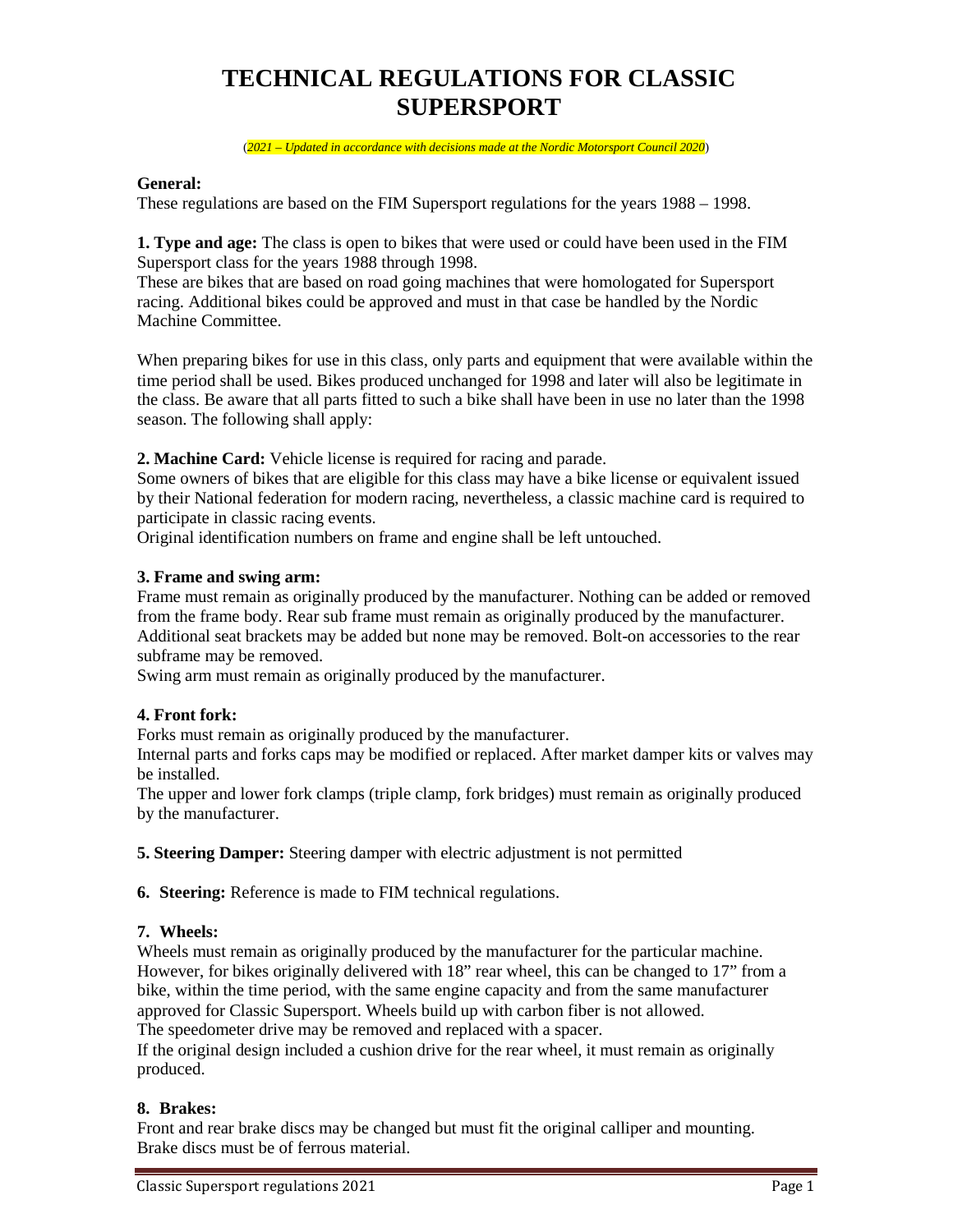Brake callipers (mount, carrier, hanger) must remain as originally produced by the manufacturer. The front master cylinder may be changed. The type of cylinder must be of the same type as the original cylinder (i.e radial or not) and as manufactured within the time priod. Rear master cylinder must remain as originally produced by the manufacturer for the homologated machine.

Front and rear hydraulic brake lines may be changed.

Brake pad locking pins may be replaced by modified type.

**9. Tires:** Slick and rain tires are allowed. The valve shall be made of metal and of short model. Valve cap to be of metal and equipped with a gasket.

# **10.Rear Suspension:**

The linkage must remain as originally produced by the manufacturer. Suspension unit is free within the types that were used during the period. The various types of suspension units used during the period and later, without major modifications, are considered to have the same functionality and are therefore allowed. Öhlins type TTX36 or equivalent dampers with i.e. electrical adjustment are not allowed.

# **11.Tank, seat and fairing:**

Fuel tank must remain as originally produced by the manufacturer Fuel caps may be changed.

Seat, seat base and associated body work may be replaced with parts of similar appearance as originally produced by the manufacturer, but the material may be changed. The top portion of the rear body work around the seat may be modified to a solo seat.

Fairing, and body work must appear to be as originally produced by the manufacturer, but the material can be changed.

The original combination instrument/fairing brackets may be replaced. All other fairing brackets may be altered or replaced.

**12.Number plate:** For design, reference is made to general technical regulations. Colours shall be white bottom (RAL code 9010) with blue numbers (RAL code 5010).

**13.Engine:** Engine block, cylinder and cylinder head must be as originally supplied on the bike, but can be modified unless the appearance is not changed. Valve sizes shall be as original. Clutch and clutch actuation system must remain as originally produced by the manufacturer Crankshaft must be as originally produced by the manufacturer without modifications. Modifications to flywheels are not allowed.

This class is open for 4-stroke motorcycles only.

4 cylinder bikes can have cylinder volume up to 600 ccm

2 cylinder bikes can have cylinder volume up to 750 ccm

Boring to fit over size pistons is allowed as long as the manufacturer's standard oversizes for the particular machine are used, even if the cylinder volume limit is exceeded.

**14. Oil coolers, oil hoses, drain plugs and filling plugs:** Oil cooler radiators must have a protective grid in front of the cooler.

For other issues, see general technical regulations.

**15. Vents:** See general technical regulations

# **16. Air Intake Box, Carburettors / Injection:**

The air Intake box must remain as originally produced by the manufacturer. The air filter element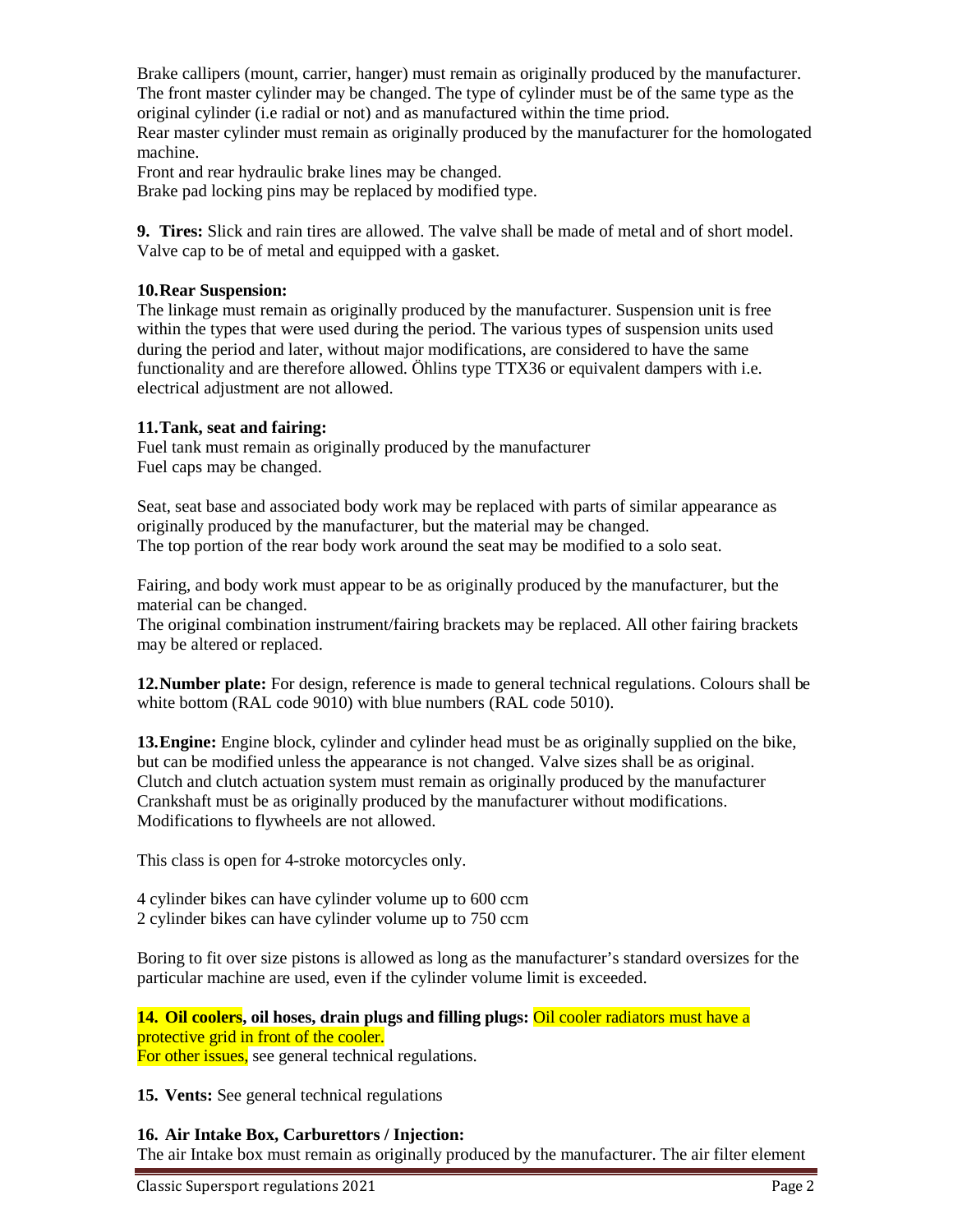may be removed.

The original air ducts running from the fairing to the air box may be altered or replaced.

Carburettors must be the standard units. Carburettor jets and needles may be replaced. Resizing or the air metering holes in CV carburettors slide control is permitted.

Throttle bodies and injectors for Fuel Injection System must be standard units for the particular machine model.

Bell mouths may be altered or replaced from those fitted by the manufacturer. Butterfly valve cannot be changed or modified. No modifications of fuel pump or pressure regulator are allowed. The fuel injection management computer chip (EPROM) may be changed. Fuel pump and fuel pressure regulator must remain as originally produced by the manufacturer.

**17. Ignition system:** No restrictions to the ignition system. The bike shall be equipped with an ignition cut-off switch easily accessible on the handlebar.

**18. Gearbox:** Maximum 6 gears allowed.

**19. Transmission:** See general technical regulations

**20. Exhaust system and silencer:** There is no restriction to the exhaust system, except that it must be equipped with a silencer to satisfy the noise restrictions. Silencer can be terminated behind the rear wheel if necessary to meet the noise restrictions.

**21. Instruments, handles and levers:** No restrictions to instruments as long as they are typical for the period. Handles and levers must comply with the general technical regulations. The throttle grip must return to closed position when released.

**22. Electronic systems:** ABS is not allowed. Control system for wheel lift is not allowed. Launch control system is not allowed. Data logging is not allowed. Quick shifts are not allowed.

Electronic systems not described as eligible are not allowed if not cleared with the technical committee and written into the vehicle license

**Electric starter:** Must function as originally intended by the manufacturer

**Generally:** The bike shall be prepared for racing.

These rules have an appendix stating a number of bikes that are allowed and prohibited. Any changes in this appendix shall be decided by the Nordic technical committee.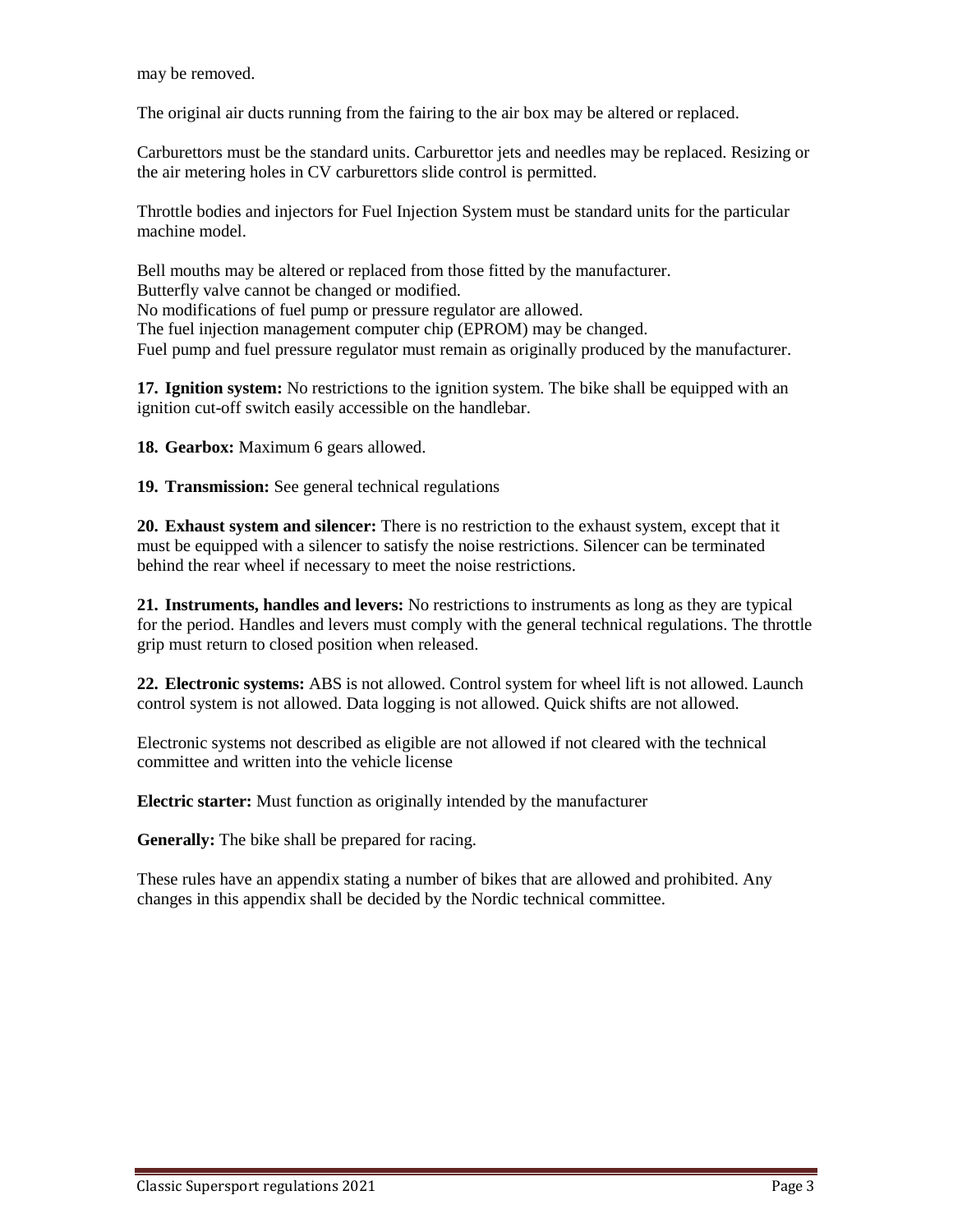# Appendix to Classic Supersport regulation 2019

**Listing with guidelines and examples of bikes and their legitimacy. Bikes not listed will be evaluated separately by contacting the technical committee. Bikes produced unchanged for 1998 and later will also be legitimate.** 

#### **Bimota**

YB-9/SRi (Yamaha YZF600 motor) is allowed

## **Ducati**

748 Monoposto is allowed 748 Strada is allowed 748 Biposto is allowed 748 SP is allowed 748 SPS is allowed 748 Economy is allowed 748 S is allowed 748 Racing is allowed 748 R is **not** allowed (748 R that already has been given a machine card can be raced in 2019, but no further) 748 RS is **not** allowed Supersport 750 is allowed

## **Honda**

CBR600F (PC23) is allowed CBR600F2 (PC25) is allowed CBR600F3 (PC31) is allowed CBR600F4 (PC35) is **not** allowed

## **Kawasaki**

ZX-6 D1 (ZZR600) is allowed ZX-6 D2 (ZZR600) is allowed ZX-6 D3 (ZZR600) is allowed ZX-6 D4 (ZZR600) is allowed ZX-6 E1 (ZZR600) is allowed ZX-6 E2 (ZZR600) is allowed ZX-6 E3 (ZZR600) is allowed ZX-6 E4 (ZZR600) is allowed ZX-6 E5 (ZZR600) is allowed ZX-6R F1 is allowed ZX-6R F2 is allowed ZX-6R F3 is allowed ZX-6R G1 is allowed ZX-6R G2 is allowed ZX-6R J is **not** allowed ZX6-RR is **not** allowed

# **Suzuki**

GSX-R 600 is allowed GSX-R 600 T SRAD is allowed GSX-R 600 V SRAD is allowed GSX-R 600 W SRAD is allowed GSX-R 600 X SRAD is allowed GSX-R 600 Y SRAD is allowed GSX-R 600 K1, K2, K3 etc. is **not** allowed